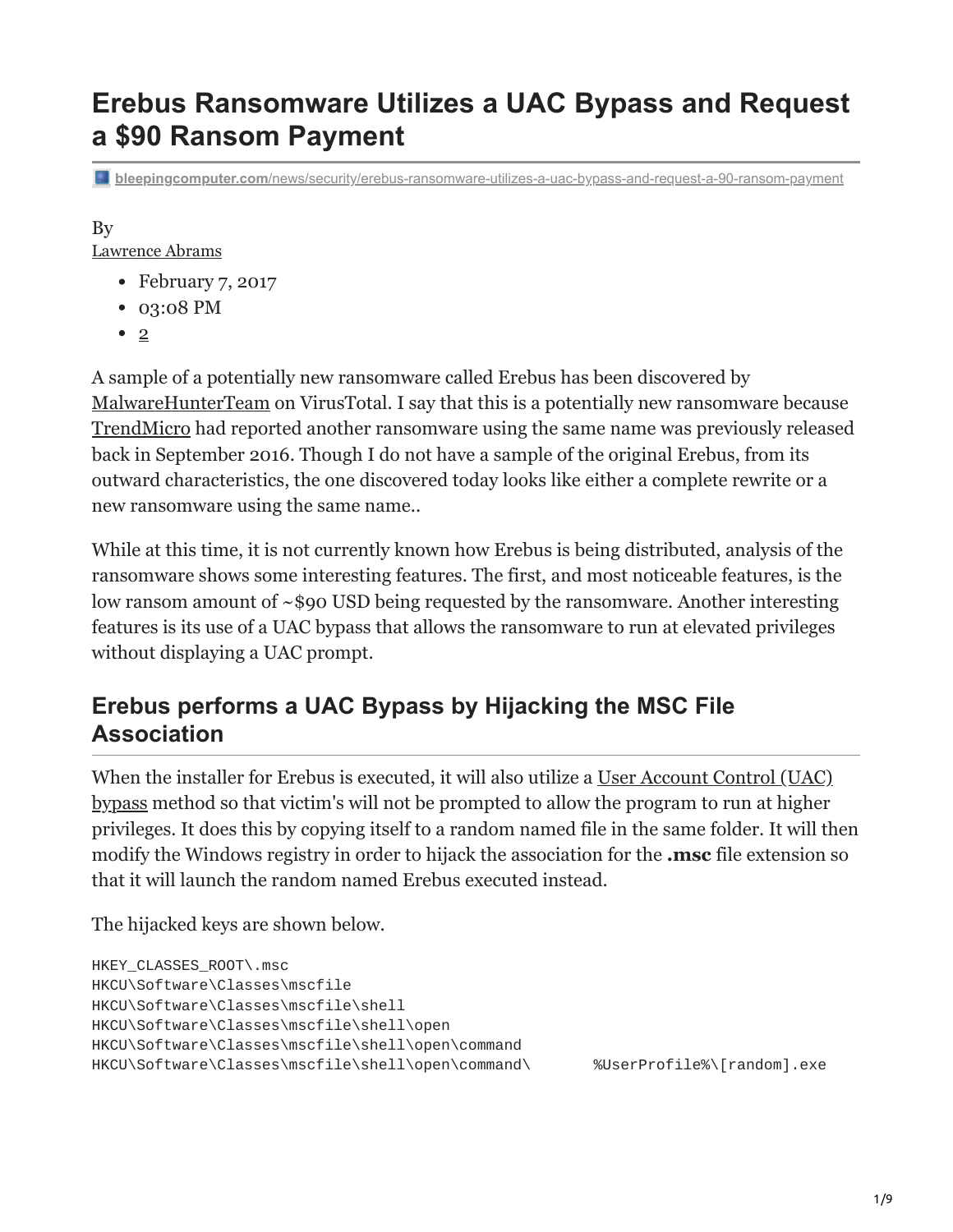Erebus will then execute eventvwr.exe (Event Viewer), which in turn will automatically open the eventvwr.msc file. As the .msc file is no longer associated with mmc.exe, but now with the random named Erebus executable, Event Viewer will launch Erebus instead. As Event Viewer runs in a elevated mode, the launched Erebus executable will also launch with the same privileges. This allows it to bypass User Account Control.

A big thanks to MalwareHunterTeam for pointing out the article that describes this bypass.

## **How Erebus Encrypts a Computer**

When Erebus is executed it will connect to http://ipecho.net/plain and http://ipinfo.io/country in order to determine the victim's IP address and country that they are located in. It will then download a TOR client and use it to connect to the site's Command & Control server.

Erebus will then begin to scan the victim's computer and search for certain file types. When it detects a targeted file type, it will encrypt the file using AES encryption. The current list of targeted files are:

.accdb, .arw, .bay, .cdr, .cer, .crt, .crw, .dbf, .dcr, .der, .dng, .doc, .docm, .docx, .dwg, .dxf, .dxg, .eps, .erf, .indd, .jpe, .jpg, .kdc, .mdb, .mdf, .mef, .mrw, .nef, .nrw, .odb, .odm, .odp, .ods, .odt, .orf, .pdd, .pef, .pem, .pfx, .png, .ppt, .pptm, .pptx, .psd, .pst, .ptx, .raf, .raw, .rtf, .rwl, .srf, .srw, .txt, .wpd, .wps, .xlk, .xls, .xlsb, .xlsm, .xlsx

When Erebus encrypts a file, it will encrypt the extension using [ROT-23](https://en.wikipedia.org/wiki/Caesar_cipher). For example, a file called **test.jpg** would be encrypted and renamed as **[test.msj](http://theblob.org/rot.cgi?text=msj)**.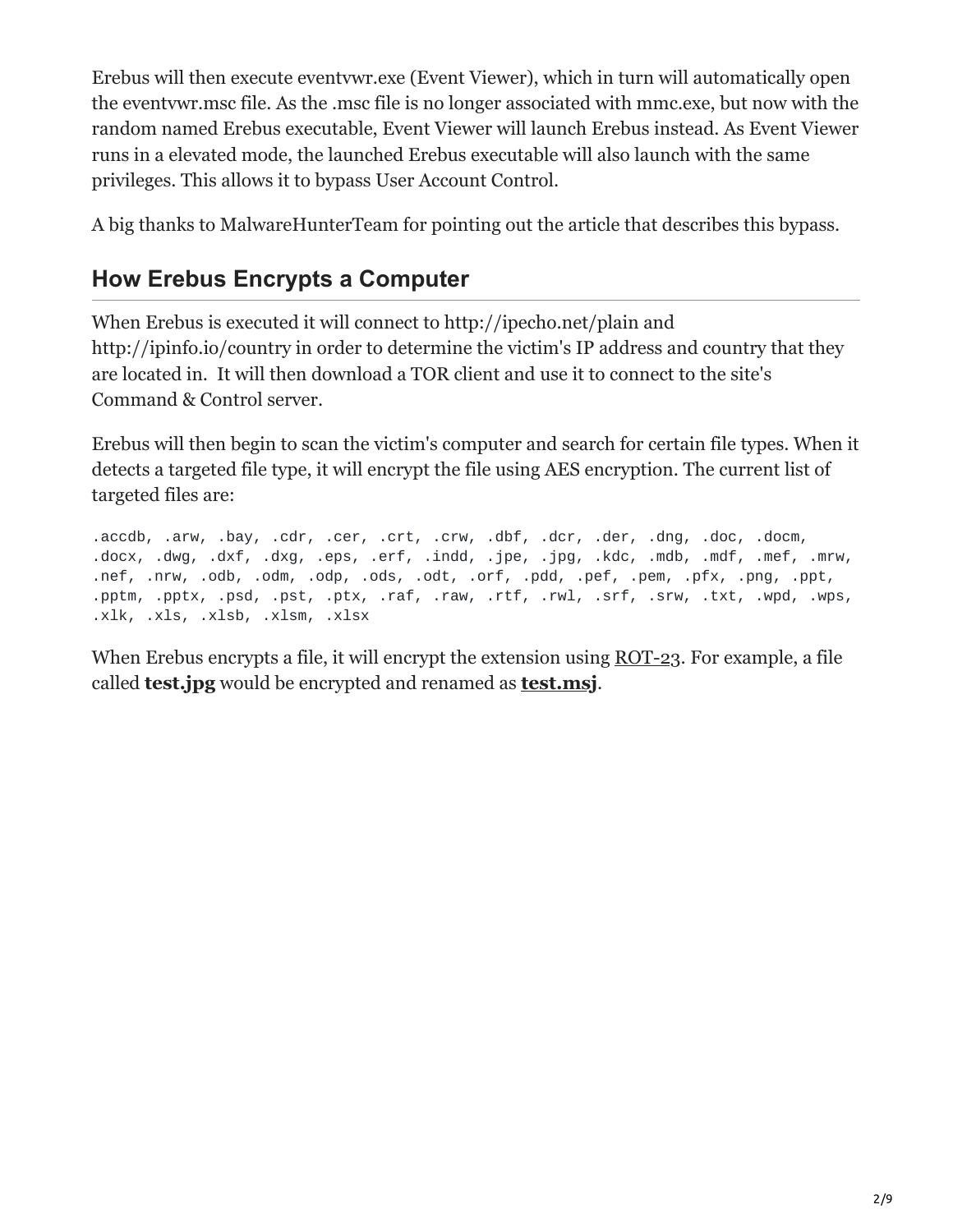

#### **Encrypted Files**

During this process, Erebus will also clear the Windows Volume Shadow Copies so that they cannot be used to recover files. The command executed to clear the shadow copies is:

cmd.exe /C vssadmin delete shadows /all /quiet && exit

When it has finished encrypting the computer, it will display the ransom note located on the Desktop called **README.HTML**. This ransom note will contain a unique ID that can be used to login to the payment site, a list of encrypted files, and a button that takes you to the TOR payment site.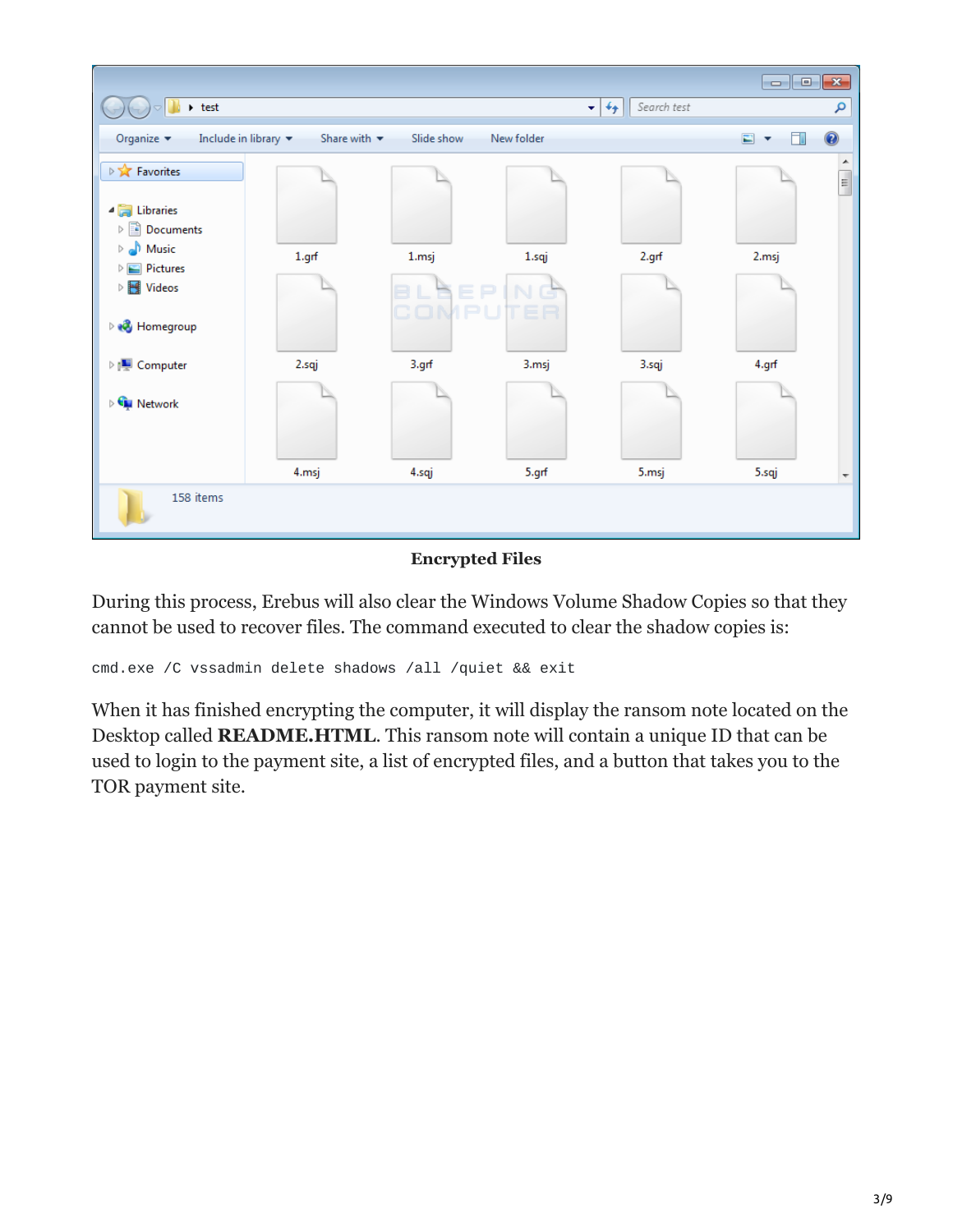

#### **Erebus Ransomware Ransom Note**

Erebus will also display a message box on the Windows desktop alerting the victim that their files are encrypted.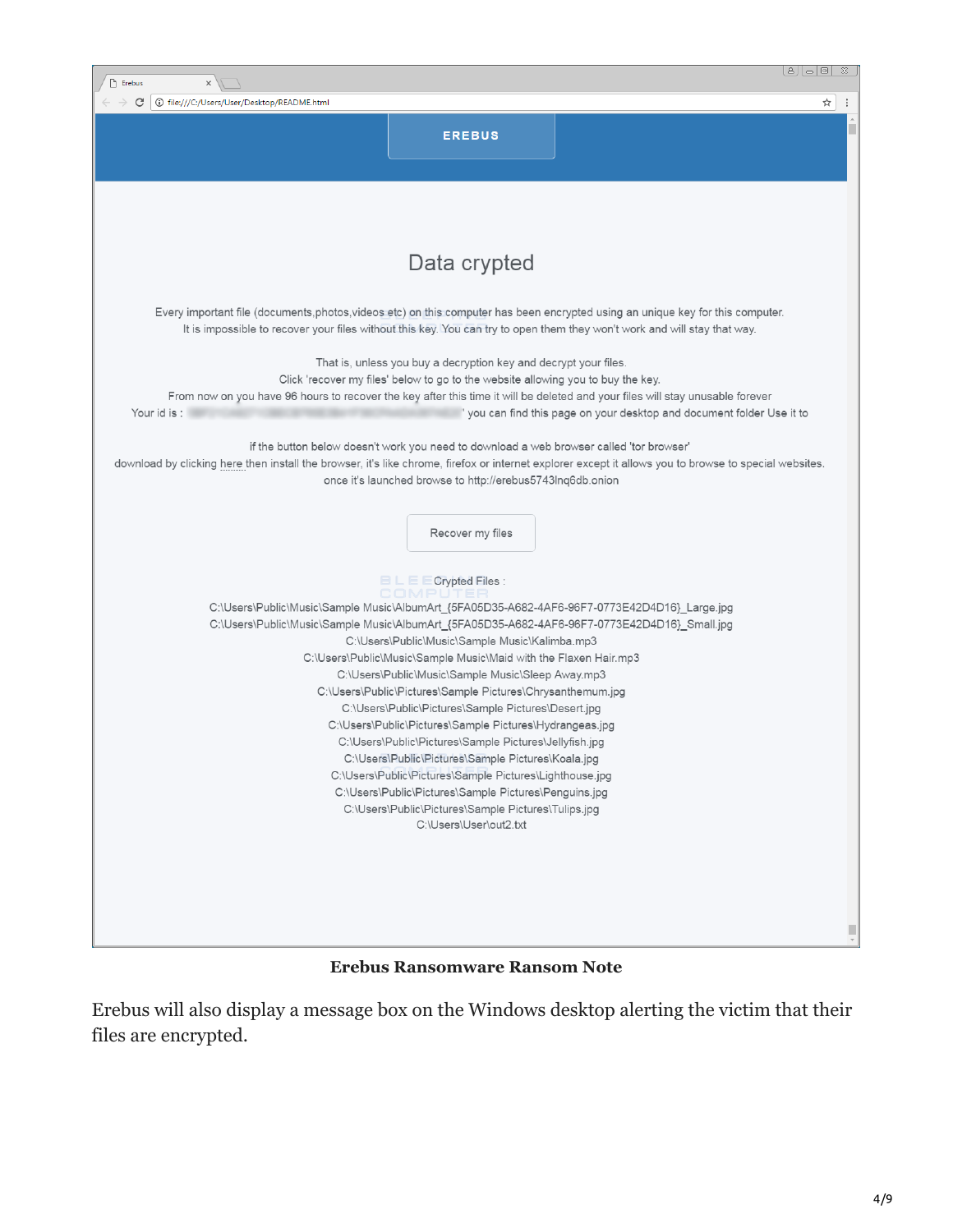

**Message Box Alert**

When a victim clicks on the Recover my files button, they will be brought to Erebus' TOR payment site where they can get payment instructions. At this time the ransom amount is set to .085 bitcoins, which is approximately \$90 USD.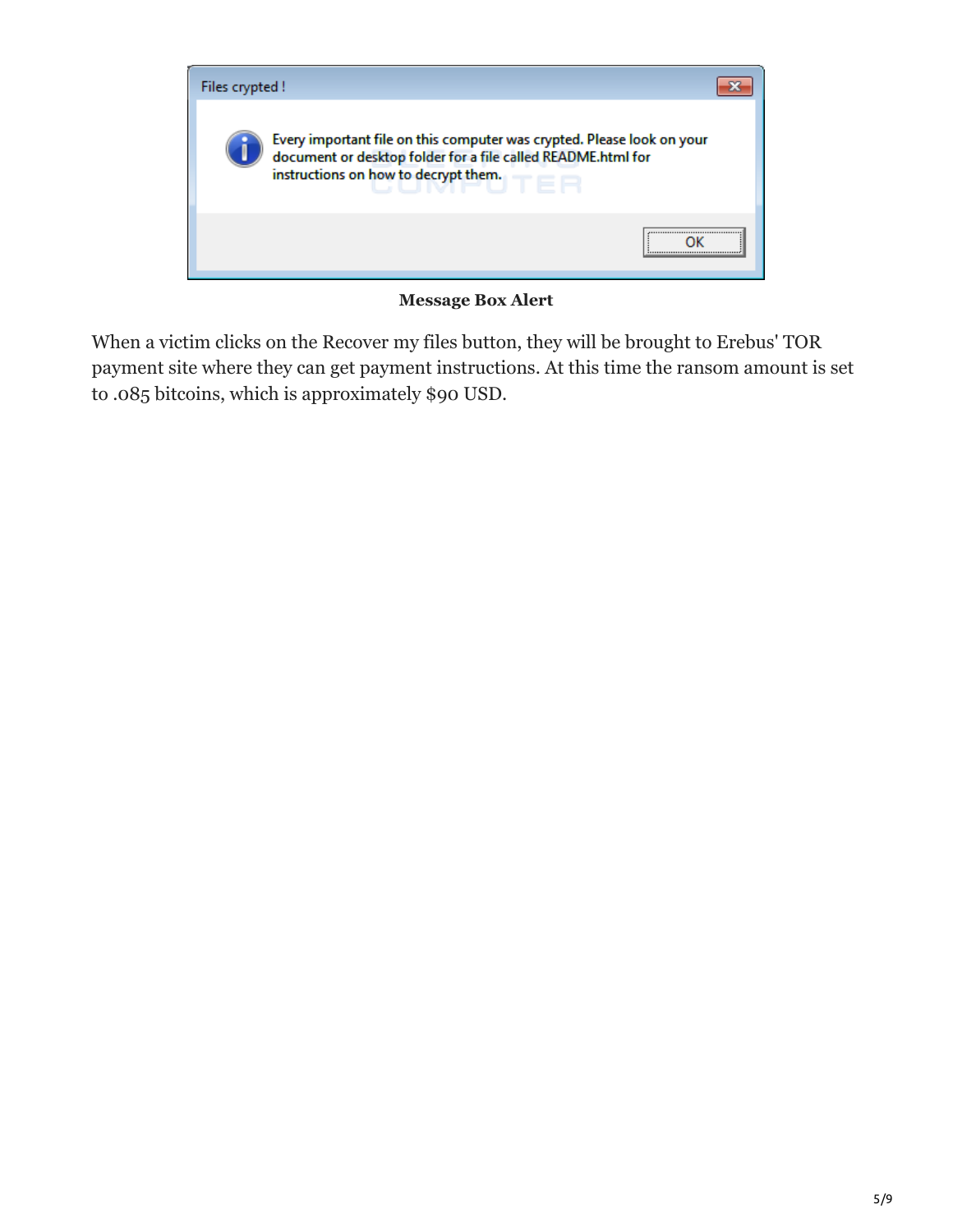

**Eerebus Ransomware Payment Site**

Unfortunately, at this time there is no way to decrypt files encrypted by Erebus for free. For those who wish to discuss this ransomware or receive support, you can use our dedicated help topic: [Erebus Ransomware Support & Help Topic](https://www.bleepingcomputer.com/forums/t/639371/erebus-ransomware-support-help-topic-readmehtml/).

## **Associated Erebus Ransomware Files:**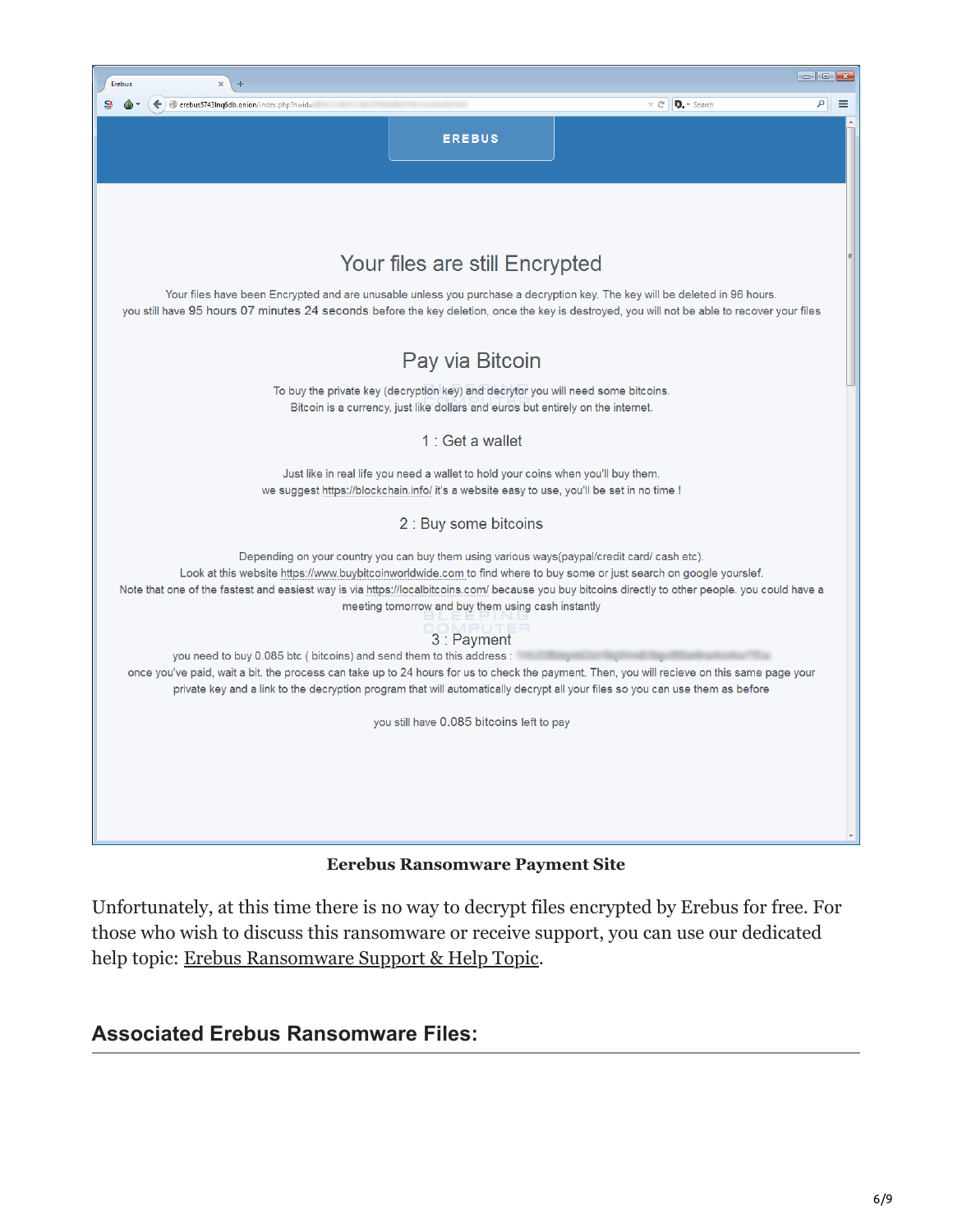%UserProfile%\AppData\Local\Temp\tor\ %UserProfile%\AppData\Local\Temp\tor\Data\ %UserProfile%\AppData\Local\Temp\tor\Data\Tor\ %UserProfile%\AppData\Local\Temp\tor\Data\Tor\geoip %UserProfile%\AppData\Local\Temp\tor\Data\Tor\geoip6 %UserProfile%\AppData\Local\Temp\tor\Tor\ %UserProfile%\AppData\Local\Temp\tor\Tor\libeay32.dll %UserProfile%\AppData\Local\Temp\tor\Tor\libevent-2-0-5.dll %UserProfile%\AppData\Local\Temp\tor\Tor\libevent\_core-2-0-5.dll %UserProfile%\AppData\Local\Temp\tor\Tor\libevent\_extra-2-0-5.dll %UserProfile%\AppData\Local\Temp\tor\Tor\libgcc\_s\_sjlj-1.dll %UserProfile%\AppData\Local\Temp\tor\Tor\libssp-0.dll %UserProfile%\AppData\Local\Temp\tor\Tor\ssleay32.dll %UserProfile%\AppData\Local\Temp\tor\Tor\tor-gencert.exe %UserProfile%\AppData\Local\Temp\tor\Tor\tor.exe %UserProfile%\AppData\Local\Temp\tor\Tor\zlib1.dll %UserProfile%\AppData\Local\Temp\tor.zip %UserProfile%\AppData\Roaming\tor\ %UserProfile%\AppData\Roaming\tor\cached-certs %UserProfile%\AppData\Roaming\tor\cached-microdesc-consensus %UserProfile%\AppData\Roaming\tor\cached-microdescs.new %UserProfile%\AppData\Roaming\tor\lock %UserProfile%\AppData\Roaming\tor\state %UserProfile%\Desktop\test\xor-test.pdf %UserProfile%\Desktop\README.html %UserProfile%\Documents\README.html %UserProfile%\[random].exe

### **Registry entries associated with the Erebus Ransomware**

HKEY\_CLASSES\_ROOT\.msc HKCU\Software\Classes\mscfile HKCU\Software\Classes\mscfile\shell HKCU\Software\Classes\mscfile\shell\open HKCU\Software\Classes\mscfile\shell\open\command HKCU\Software\Classes\mscfile\shell\open\command\ %UserProfile%\[random].exe

### **Network Communication:**

http://erebus5743lnq6db.onion/

#### **Hashes:**

SHA256: ed3a685ca65de70b79faf95bbd94c343e73a150e83184f67e0bdb35b11d05791

#### **Message Box Alert Text:**

```
Files crypted!
```
Every important file on this computer was crypted. Please look on your documents or desktop folder for a file called README.html for instructions on how to decrypt them.

### **Ransom Note Text:**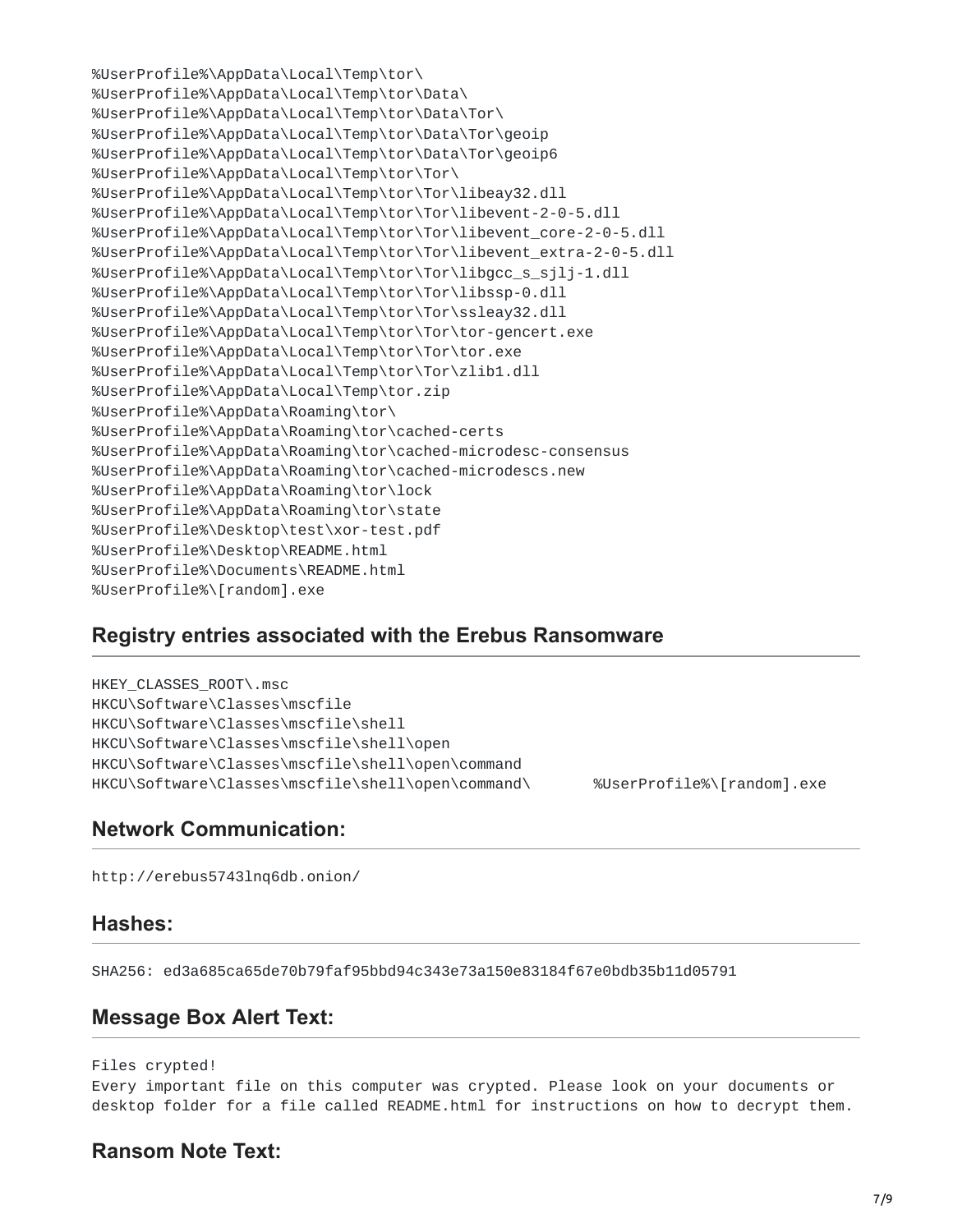#### Data crypted

Every important file (documents,photos,videos etc) on this computer has been encrypted using an unique key for this computer. It is impossible to recover your files without this key. You can try to open them they won't work and will stay that way.

That is, unless you buy a decryption key and decrypt your files. Click 'recover my files' below to go to the website allowing you to buy the key. From now on you have 96 hours to recover the key after this time it will be deleted and your files will stay unusable forever Your id is : '[id]' you can find this page on your desktop and document folder Use it to

if the button below doesn't work you need to download a web browser called 'tor browser' download by clicking here then install the browser, it's like chrome, firefox or internet explorer except it allows you to browse to special websites. once it's launched browse to http://erebus5743lnq6db.onion

## **Related Articles:**

[Indian airline SpiceJet's flights impacted by ransomware attack](https://www.bleepingcomputer.com/news/security/indian-airline-spicejets-flights-impacted-by-ransomware-attack/)

[US Senate: Govt's ransomware fight hindered by limited reporting](https://www.bleepingcomputer.com/news/security/us-senate-govt-s-ransomware-fight-hindered-by-limited-reporting/)

[New RansomHouse group sets up extortion market, adds first victims](https://www.bleepingcomputer.com/news/security/new-ransomhouse-group-sets-up-extortion-market-adds-first-victims/)

[Ransomware attack exposes data of 500,000 Chicago students](https://www.bleepingcomputer.com/news/security/ransomware-attack-exposes-data-of-500-000-chicago-students/)

[The Week in Ransomware - May 20th 2022 - Another one bites the dust](https://www.bleepingcomputer.com/news/security/the-week-in-ransomware-may-20th-2022-another-one-bites-the-dust/)

- [Erebus](https://www.bleepingcomputer.com/tag/erebus/)
- [Ransomware](https://www.bleepingcomputer.com/tag/ransomware/)

#### [Lawrence Abrams](https://www.bleepingcomputer.com/author/lawrence-abrams/)

Lawrence Abrams is the owner and Editor in Chief of BleepingComputer.com. Lawrence's area of expertise includes Windows, malware removal, and computer forensics. Lawrence Abrams is a co-author of the Winternals Defragmentation, Recovery, and Administration Field Guide and the technical editor for Rootkits for Dummies.

- [Previous Article](https://www.bleepingcomputer.com/news/security/76-popular-ios-apps-vulnerable-to-silent-interception-of-tls-encrypted-data/)
- [Next Article](https://www.bleepingcomputer.com/news/security/high-end-phishing-kit-automates-attacks-on-paypal-accounts/)

### <span id="page-7-0"></span>**Comments**